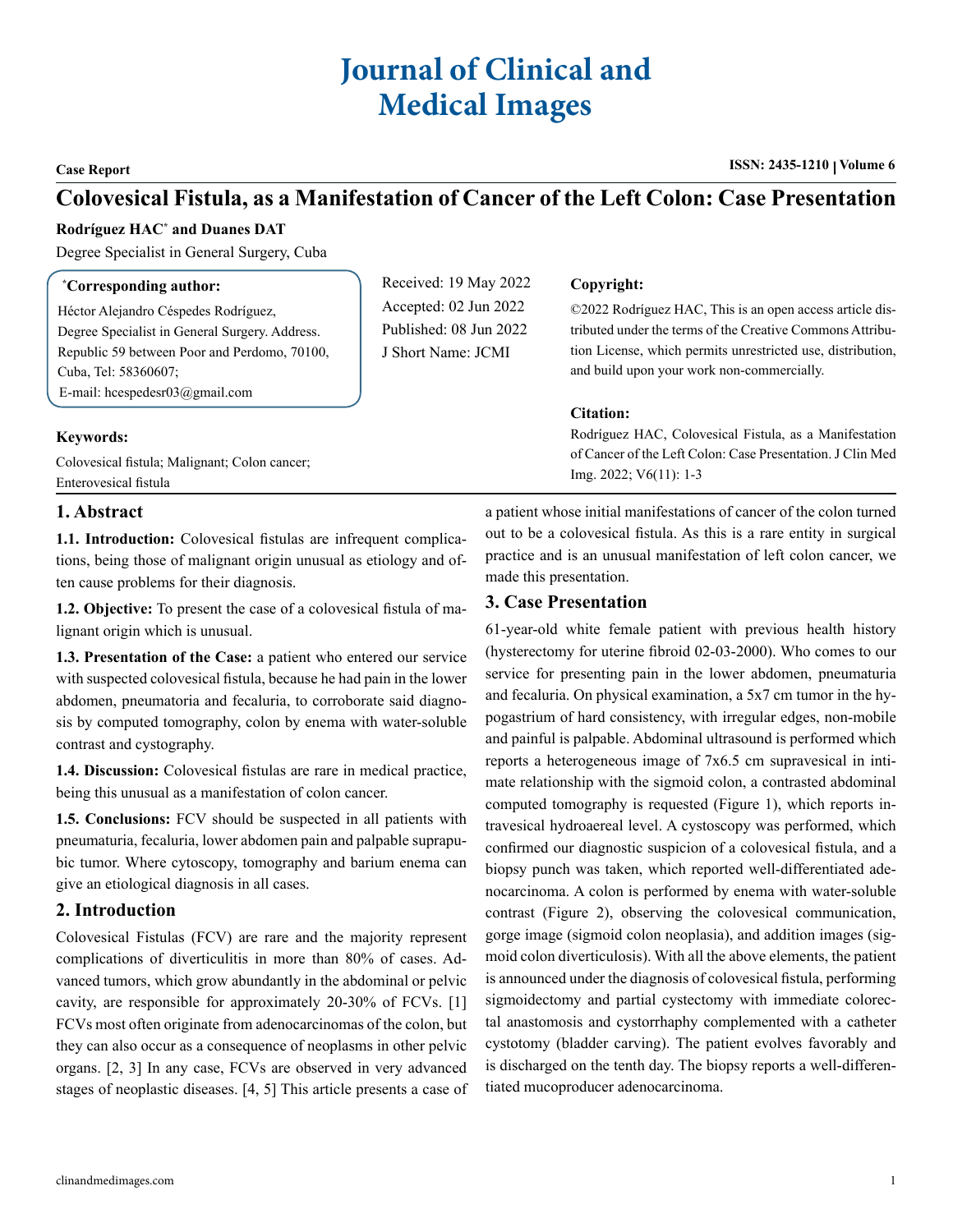

**Figure 1:** Intravesical air-fluid level is observed.



**Figure 2:** Shows the abnormal communication between the sigmoid colon and the bladder. In addition, an image of the gorge and addition images are observed.

#### **4. Discussion**

Based on the literature, it appears that fistulas between the bladder and the digestive tract are rare and often cause diagnostic problems. Within the enterovesical communications, the colovesical fistula (FCV) is the most frequent (70%), followed by ileovesical (16%) and rectovesical (11%). It is more common in males in a ratio of 3: 1 and the decades with the highest prevalence are the sixth and seventh. [3, 4] Women who suffer from FCV, in more than 90% of cases, are hysterectomized women.

The most common cause of colovesical fistula is diverticular disease of the sigmoid colon (66-75% of cases). [1, 2, 5] The underlying mechanism is the direct extension of a ruptured diverticulum or the erosion of a peridiverticular abscess into the bladder, and the mechanism by which colon cancer can take the bladder abscess from the tumor or infiltrate the bladder dome. Most patients (> 90%) with colovesical fistula usually present with recurrent urinary infections and dysuria. Pneumaturia is present in 71% -90% of cases and fecaluria in 51% -76%, both signs considered pathognomonic signs of FCV. [5, 6] For diagnosis, cystoscopy visualizes the lesion in almost 90% of patients. In some cases, CT with contrast in the rectum and sigmoids helps to localize the abnormal communication. In our case, we use what we believe to be the tripod for the topographic and etiological diagnosis of this entity, such as

clinandmedimages.com 2

cystoscopy, contrast abdominal tomography and the colon by enema with water-soluble contrast. The first can observe the abnormal communication, can see elements of chronic cystitis, presence of intravesical air and taking a biopsy of the lesion, in the second shows an intravesical air-fluid level, which is pathognomonic, defines thickening of the walls and defines etiology (diverticular disease or tumor of the sigmoid colon), the third study shows the abnormal communication clearly, precise etiology images of addition in the diverticular origin and images of stenosis or defile in the malignant cause. Bannura et al, [3] mention computerized axial tomography as the gold standard for the diagnosis of this entity, followed by barium enema and cystoscopy.

The differential diagnoses of this entity will be between the main causes of colovesical fistulas (diverticular disease, Crohn's disease, history of radiation at the pelvic level, cancer of the pelvic excavation) or between possible abnormal communications between the digestive tract and the bladder wall (colovesical, ileovesical, and rectovesical fistula) [3, 4, 7].

Currently, the surgical treatment of VCF regardless of its etiology is not controversial and the standard surgery is resection of the affected sigmoid colon segment with immediate anastomosis. This resection can be performed in the traditional way as in our case, or laparoscopically with similar results [6-8]. Although the laparoscopic approach to a FCV is feasible and safe, it requires a trained team with great experience in colon resections. Unless there is a suspicion of a tumor lesion, it is not necessary to resect part of the affected bladder and usually a simple suture and decompression offered by the urethrovesical catheter are sufficient. Universally the procedure performed is sigmoidectomy with immediate colorectal anastomosis and partial cystectomy with cystorraphy and catheter cystostomy (bladder size), the latter being optional, in our case we performed a transverse colostomy days before for derivative purposes and as protection of the colorectal anastomosis [9, 10].

Another technical element used in our case that is not recorded in previous studies [4, 6, 8] is the use of bladder size or catheter cystostomy, which we consider to be a standard procedure in all bladder raffia.

The role of the derivative colostomy in these high-risk surgical patients is controversial, but, in general, we believe that better preparation of the colon is warranted, eliminating the source of the urinary infection in these patients, and safely performing a colorectal suture, which We consider high disruption rates or fistulas as an anastomosis [3, 7, 9].

### **5. Conclusions**

Colovesical fistula is a rare entity, being even rarer as a presentation of left colon cancer. Which should be suspected in all patients with pneumaturia, fecaluria, lower abdominal pain and palpable suprapubic tumor. Where cystoscopy, tomography and barium enema can give an etiological diagnosis in all cases.